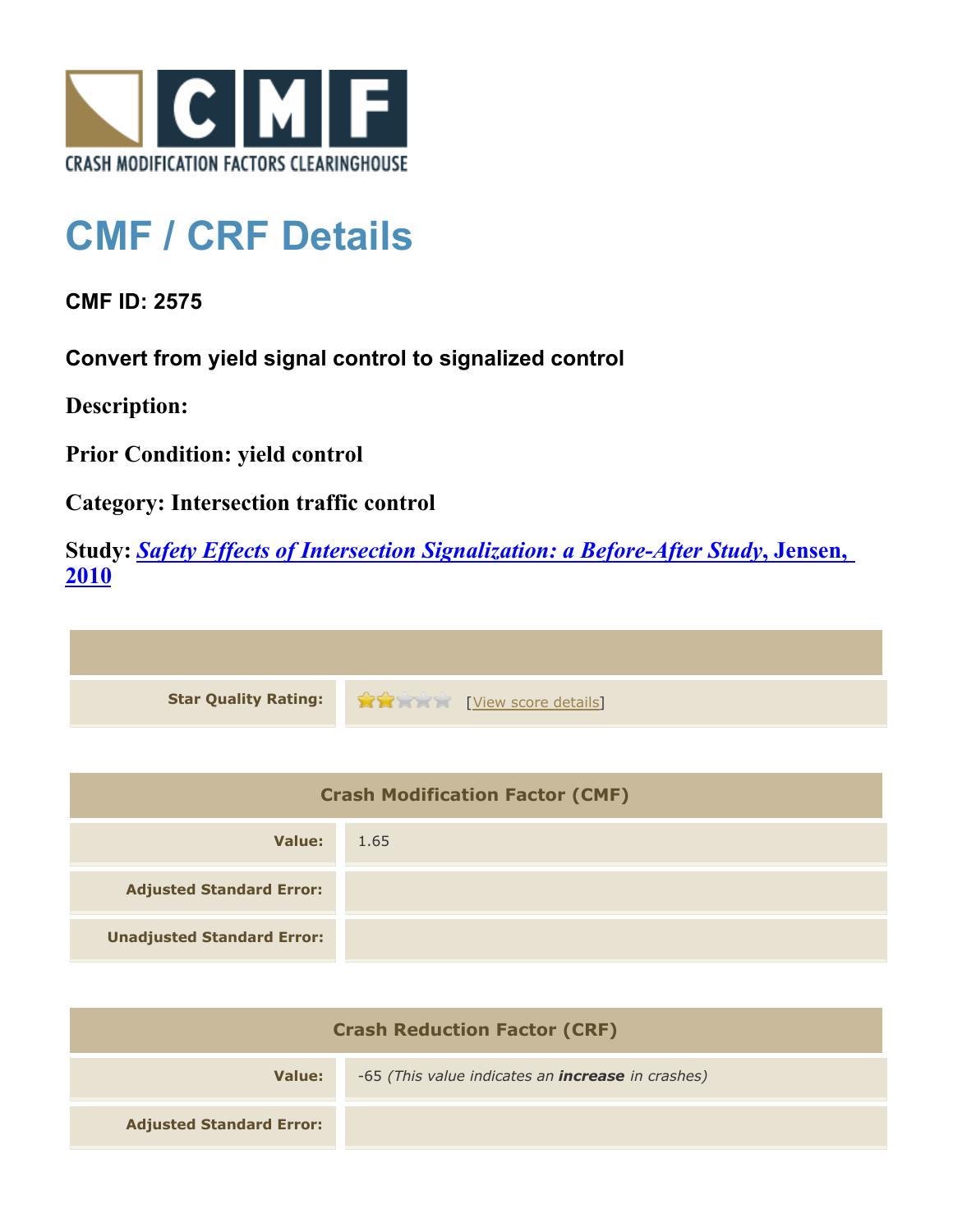| <b>Applicability</b>       |                       |
|----------------------------|-----------------------|
| <b>Crash Type:</b>         | Left turn, Right turn |
| <b>Crash Severity:</b>     | All                   |
| <b>Roadway Types:</b>      | Not Specified         |
| <b>Number of Lanes:</b>    |                       |
| <b>Road Division Type:</b> |                       |
| <b>Speed Limit:</b>        |                       |
| <b>Area Type:</b>          | Urban                 |
| <b>Traffic Volume:</b>     |                       |
| <b>Time of Day:</b>        | All                   |

## *If countermeasure is intersection-based*

| <b>Intersection Type:</b>         | Roadway/roadway (not interchange related) |
|-----------------------------------|-------------------------------------------|
| <b>Intersection Geometry:</b>     | $4$ -leg                                  |
| <b>Traffic Control:</b>           | Signalized                                |
| <b>Major Road Traffic Volume:</b> |                                           |
| <b>Minor Road Traffic Volume:</b> |                                           |

| <b>Development Details</b>      |              |
|---------------------------------|--------------|
| <b>Date Range of Data Used:</b> | 1976 to 2004 |
| <b>Municipality:</b>            | Copenhagen   |
| State:                          |              |